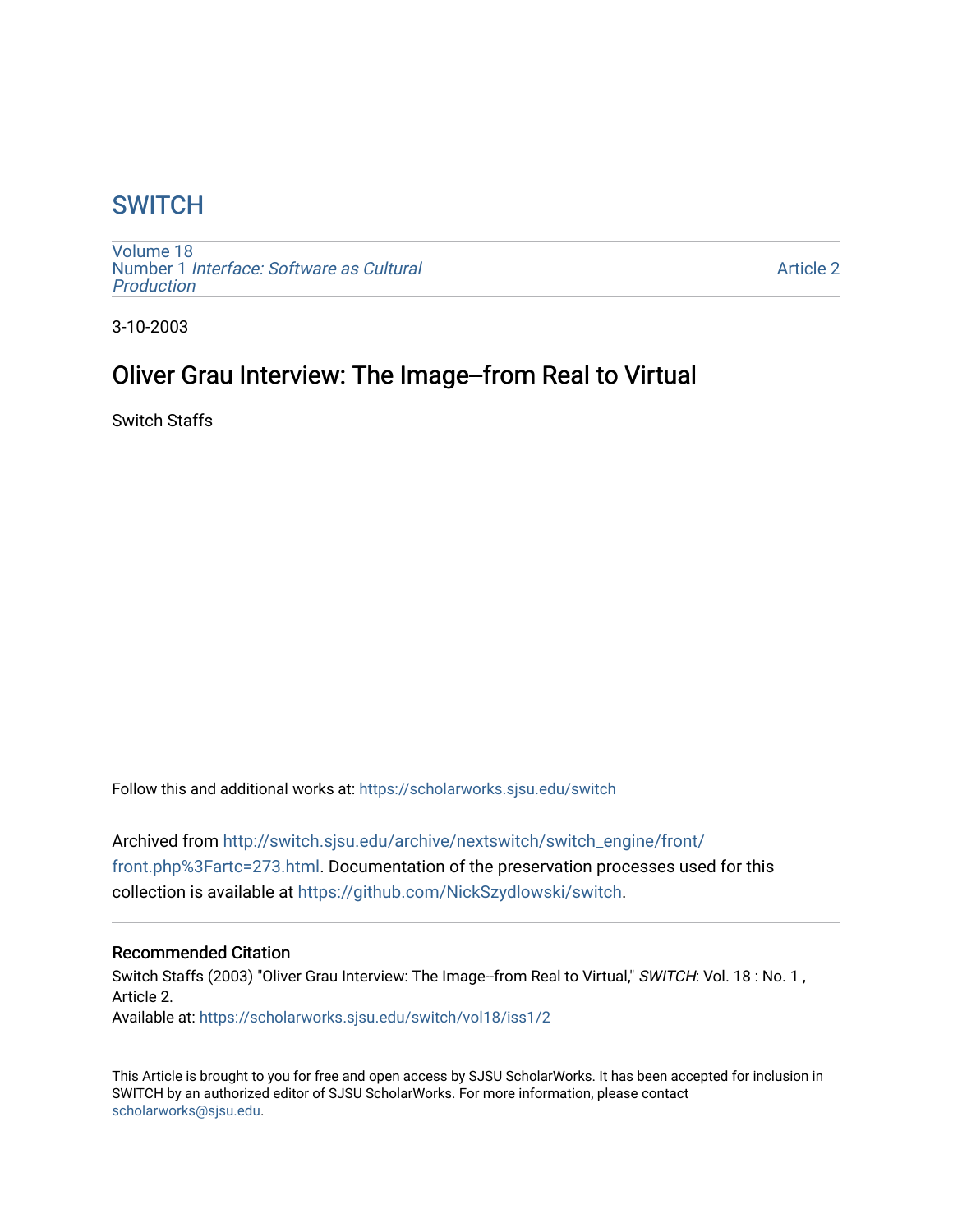### SWITCH





**[CADRE Invitational](file:///Users/nszydlowski/Desktop/websites%20copy/Switch%20Journal/switch.sjsu.edu/archive/nextswitch/switch_engine/front/front.php_cat%3d45.html)** Five sessions revolving around Interface: Software as cultural production



**[A Pierre Lévy Project](file:///Users/nszydlowski/Desktop/websites%20copy/Switch%20Journal/switch.sjsu.edu/archive/nextswitch/switch_engine/front/front.php_cat%3d48.html)** SWITCH proudly presents Lévy's current research project called the *Collective Intelligence Game*.



**[Digital Insights](file:///Users/nszydlowski/Desktop/websites%20copy/Switch%20Journal/switch.sjsu.edu/archive/nextswitch/switch_engine/front/front.php_cat%3d46.html)** Seven explorations into information space

**[all](file:///Users/nszydlowski/Desktop/websites%20copy/Switch%20Journal/switch.sjsu.edu/archive/nextswitch/switch_engine/front/front.php.html) [#1](file:///Users/nszydlowski/Desktop/websites%20copy/Switch%20Journal/switch.sjsu.edu/archive/nextswitch/switch_engine/front/front.php_cat%3d5.html) [#2](file:///Users/nszydlowski/Desktop/websites%20copy/Switch%20Journal/switch.sjsu.edu/archive/nextswitch/switch_engine/front/front.php_cat%3d6.html) [#3](file:///Users/nszydlowski/Desktop/websites%20copy/Switch%20Journal/switch.sjsu.edu/archive/nextswitch/switch_engine/front/front.php_cat%3d7.html) [#4](file:///Users/nszydlowski/Desktop/websites%20copy/Switch%20Journal/switch.sjsu.edu/archive/nextswitch/switch_engine/front/front.php_cat%3d8.html) [#5](file:///Users/nszydlowski/Desktop/websites%20copy/Switch%20Journal/switch.sjsu.edu/archive/nextswitch/switch_engine/front/front.php_cat%3d9.html) [#6](file:///Users/nszydlowski/Desktop/websites%20copy/Switch%20Journal/switch.sjsu.edu/archive/nextswitch/switch_engine/front/front.php_cat%3d10.html) [#7](file:///Users/nszydlowski/Desktop/websites%20copy/Switch%20Journal/switch.sjsu.edu/archive/nextswitch/switch_engine/front/front.php_cat%3d11.html) [#8](file:///Users/nszydlowski/Desktop/websites%20copy/Switch%20Journal/switch.sjsu.edu/archive/nextswitch/switch_engine/front/front.php_cat%3d12.html) [#9](file:///Users/nszydlowski/Desktop/websites%20copy/Switch%20Journal/switch.sjsu.edu/archive/nextswitch/switch_engine/front/front.php_cat%3d13.html) [#10](file:///Users/nszydlowski/Desktop/websites%20copy/Switch%20Journal/switch.sjsu.edu/archive/nextswitch/switch_engine/front/front.php_cat%3d14.html) [#11](file:///Users/nszydlowski/Desktop/websites%20copy/Switch%20Journal/switch.sjsu.edu/archive/nextswitch/switch_engine/front/front.php_cat%3d15.html) [#12](file:///Users/nszydlowski/Desktop/websites%20copy/Switch%20Journal/switch.sjsu.edu/archive/nextswitch/switch_engine/front/front.php_cat%3d16.html) [#13](file:///Users/nszydlowski/Desktop/websites%20copy/Switch%20Journal/switch.sjsu.edu/archive/nextswitch/switch_engine/front/front.php_cat%3d17.html) [#14](file:///Users/nszydlowski/Desktop/websites%20copy/Switch%20Journal/switch.sjsu.edu/archive/nextswitch/switch_engine/front/front.php_cat%3d18.html) [#15](file:///Users/nszydlowski/Desktop/websites%20copy/Switch%20Journal/switch.sjsu.edu/archive/nextswitch/switch_engine/front/front.php_cat%3d19.html) [#16](file:///Users/nszydlowski/Desktop/websites%20copy/Switch%20Journal/switch.sjsu.edu/archive/nextswitch/switch_engine/front/front.php_cat%3d20.html) [#17](file:///Users/nszydlowski/Desktop/websites%20copy/Switch%20Journal/switch.sjsu.edu/archive/nextswitch/switch_engine/front/front.php_cat%3d21.html) [#18](file:///Users/nszydlowski/Desktop/websites%20copy/Switch%20Journal/switch.sjsu.edu/archive/nextswitch/switch_engine/front/front.php_cat%3d44.html)**



**Oliver Grau Interview The Image--from Real to Virtual [Switch Staffs](file:///Users/nszydlowski/Desktop/websites%20copy/Switch%20Journal/switch.sjsu.edu/archive/nextswitch/switch_engine/front/users.php_w%3d12.html)** on Mar 10 2003 **[issue 18](file:///Users/nszydlowski/Desktop/websites%20copy/Switch%20Journal/switch.sjsu.edu/archive/nextswitch/switch_engine/front/front.php_cat%3d44.html)**

**Oliver Grau talkes about the fundamental functions of the image. With a background in art history he is on the forefront to "historize" the new media movement and view it from an unusual, retrospective vantage point.** 

Originally Conducted in German on the Deutschlandfunk Program on DeutschlandRadio, September 15th 2002

**[Original Programme mp3, in German](file:///Users/nszydlowski/Desktop/websites%20copy/Switch%20Journal/ondemand-mp3.dradio.de/file/dradio/kultursonntag/020915.html)**

**Deutschlandfunk:** We live today - in the age of expansion of the audiovisual media - in a veritable maelstrom of images. At no other time were there as many as today; images, in the past, were exceptional phenomena reserved for ritual, cult, later art, and then museums and galleries. In the age of cinema, television, and the World Wide Web we are surrounded by images wherever we go. For many years, the discipline of art history had a monopoly on the scholarly interpretation of images. It would appear that those times are over and the image is now analyzed by other disciplines are in competition with each other. In your book on "Visual Strategies," which was very well received, you examine media art under the aspect of "Virtual Art in the Present and the Past" - which are the historical precursors of contemporary media art?

**Oliver Grau:** Whether virtual art, NetArt, or other varieties of digital art - quite a number: recently, computers have transformed the image into a sphere that appears to "live." A new form of art has developed in high tech labs, which can be viewed at festivals, that gives us a glimpse of what the future of the Web will look like. Moreover, as soon as network connections are faster and can handle more data, this new art will arrive in our homes. Virtual images are frequently referred to as being without a history; however, in actual fact the latest variety of these images is based on a history of immersion in art, which has remained unrecognized until now, that goes back at least 2000 years: The idea of placing the spectator in an enclosed image space of illusion in order to produce the feeling of actually being within the images did not originate with the technical invention of computer-generated virtual reality. On the contrary, virtual reality merely renews an ancient motif in the relationship of humans to images. Within the tradition of producing and staging illusions, the immersive-virtual image spaces represent a vanishing point, an extreme, where this relationship of humans to images stands out very clearly. Virtual image worlds and their media in history describe an arch that extends from wall paintings in Pompeii, via image spaces of modern times - the panoramas - to 3D cinemas, contemporary IMAX theaters, and the latest, already famous, representatives of computer art. Please do not misunderstand me - I am not saying that new image technologies, such as the CAVE, have existed before in some form or other. However, in the past, there were always artists and their patrons, whether ecclesiastical, political or commercial, who conceived of fascinating the spectator with the maximum of image suggestivity, suspending their critical distance to the images, and making them into imaginary participants in the events, or scene, portrayed. The mightiest appearances of this image history were the 360()() image spaces that completely surrounded the spectator on all sides.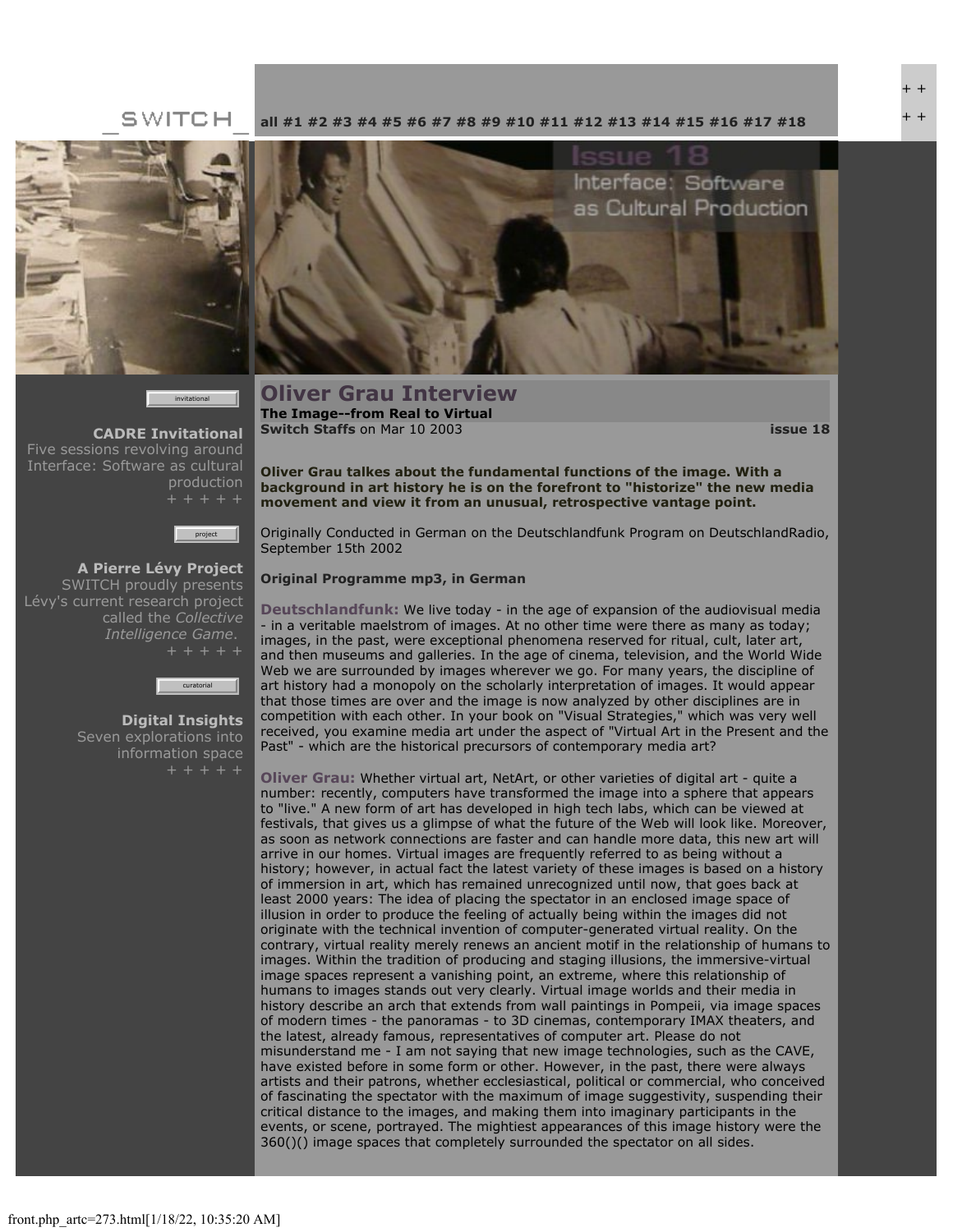**Deutschlandfunk:** You are an art historian yet you are working currently, for example, on constructing a data bank of virtual art; you focus on media history, on aspects of telepresence in art, even genetic art. What led you to take this direction?

**Oliver Grau:** Art historians have always included the image media of their time in their considerations, from stamps to cinema films. Today, media art, a fine-spun fabric between science and art, is exploring the aesthetic potential of interactive, processual image worlds. Prominent representatives of virtual image culture are involved in basic scientific research; they combine art and science in the service of today's most complex technologies for generating images. Mainly, these are internationally wellknown artists, who work in high-tech research labs on the development of, for example, new interfaces and forms of interaction. For me being engaged with these developments in science; it is a very exciting process. However, it is true that, in the course of its two-hundred year history, art history as a discipline has amassed a vast store of knowledge about images. If one looks back to Vasari and the Renaissance, knowledge about images, a treasure trove of humankind, is firmly anchored in the discipline of art history. Naturally this implies special responsibilities; not least with regard to contemporary developments, as we are currently experiencing with the revolution of digital images. Interestingly, these developments and processes, which many people find unsettling or even threatening - for example, the super-fast image worlds on MTV, large-format digital screens in public places in the cities, special effects in high-tech cinemas, the illusions produced by virtual image spaces where we see ourselves as avatars - are much easier to explain and understand within a historical context. Certain recently established academic subjects, which lack this background, are unable to offer that. Eventually, they will avail themselves of the knowledge and methods of art history.

**Deutschlandfunk:** Then as now art historians continue to study classical works of painting, drawing, architecture, and sculpture. What can or must art history do to confront the onslaught of the "new media"?

**Oliver Grau:** Historical research remains the central pillar of art history and this applies equally to our research project on Immersive Art, for example, when we analyze panoramas or the frescoes in the medieval papal palace at Avignon, draw comparisons with media art, and examine these art works in a wider context, which often remains inaccessible to specialists doing research in a single epoch. It is our goal to filter out the old from what is new so that we can recognize fully what really is new. Art history is well prepared to meet the onslaught of the new media, perhaps better than any other discipline. This is both due to its general approach and to its instruments. Today, these have taken a great step forward in their development: we contribute to this with the construction and management of a data bank of images of virtual art that uses multimedia-based information; from technical blueprints to videostreaming. This endeavor aims to provide a showcase for media art and documents its rapid development using a new model system in order to portray adequately the fundamentally different nature of digital art. However, you are right: the onslaught of the new media also means that we must hurry. For before we have helped to establish this art in public awareness, it threatens to be lost because of its short-lived storage media. Thus, we are not only contributing to research on digital art, we also hope to pave the way for digital art into collections and thus secure its future.

**Deutschlandfunk:** "Immersion" plays a prominent role in your book and it is probably closely connected to the other current buzzword "interactivity" - what does "immersion" mean to you?

**Oliver Grau:** Immersion is produced when a work of art and the image apparatus converge, or when the message and the medium form an almost inseparable unit. In this state, the idea of a finite work, and thus the distance of genres that are perceived as separate, no longer exists. The medium becomes invisible. Immersive art tends to stage moments that can be characterized as Dionysian: exhilaration and intoxication. Immersion is undoubtedly key to any understanding of the development of media in general, although the term may appear somewhat opaque and contradictory. Obviously, there is not a simple relationship of "either-or" between critical distance and immersion; the relationship is multi facetted, dialectical, in part contradictory, and certainly highly dependent on the disposition of the observer and his or her media competence, which has increased over the course of history. Immersion can be an intellectually stimulating process; however, in the present as in the past, in most cases immersion is mentally absorbing and a process, a change, a passage from one mental state to another. Diminishing critical distance and increasing emotional involvement in what is happening characterize it. Aesthetic experience, which relies on concepts of reflective thinking space, as proposed by Cassirer, Adorno, or more recently, Hal Foster, tends to be undermined by strategies of immersion.

**Deutschlandfunk:** Locating and categorizing the so-called "virtual" images within art history is one issue; another fascinating question is to extrapolate, or make a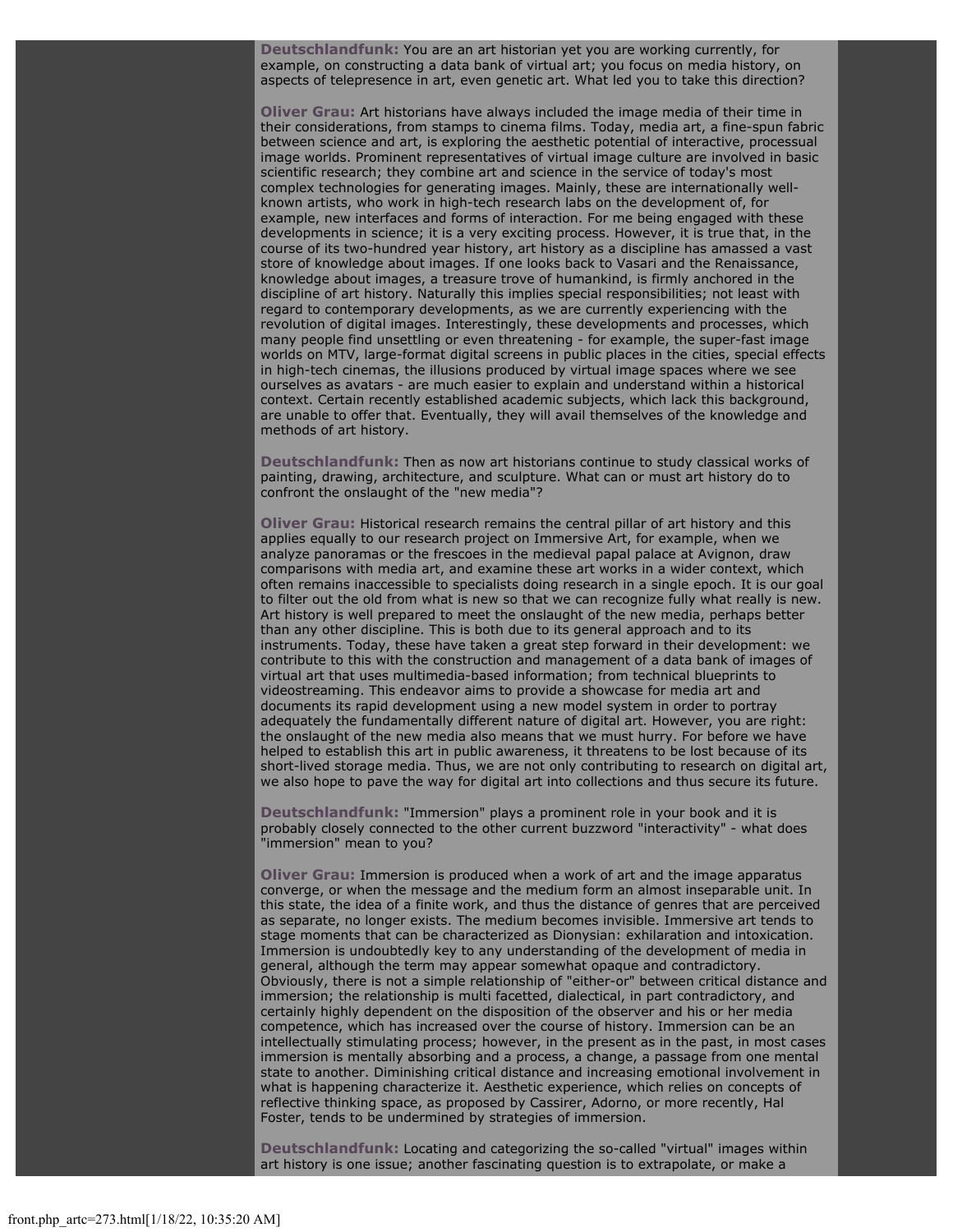prognosis, what kind of effects this unprecedented, large-scale social experiment of bombardment with virtual images will have on people.

**Oliver Grau:** This is what we are trying to find out. History shows that people's appetite for novel illusions is an anthropological constant, which, together with the permanent attempts on the part of those in positions of power to impress, divert, and subject others with suggestive new worlds of images, runs like a thread through history. These strategies of the illusion industry for diverting people's attention must be confronted by the ability to create and maintain a distance. Obviously, any ban on images would be nonsense: this ability must be achieved through investing in a cultural skill that we call image and media competence. We must make the transition from mere perception of images to a reflective and critical relationship with ever more and ever new image worlds. We shall only achieve this by increasing our knowledge about the technical, psychological, and physiological bases of images, whereby knowledge of the history of images plays a decisive role; it is taken for granted in the cases of other cultural skills, such as writing and mathematics.

**Deutschlandfunk:** Critics of cinema have called it the "dream factory" and the "illusion machine." Today, it would appear that the naive fascination with cinema has been replaced by an aesthetic and critical consumer attitude, which, however, does not preclude enjoyment. How big are the chances - or the danger - of being catapulted out of the new interactive, illusive, cyber-quality of virtual reality through breaking the illusion?

**Oliver Grau:** This depends on the makers behind the medium, and often on the artists who utilize it or modify it technically themselves. Since a couple of years, this has been a hot topic of debate in virtual art, centering on innovative interfaces, promoting distance. Critical media artists demand interfaces that fracture immersion, do not allow natural illusory integration into image worlds, and only open the medium as a space for reflection on the basis of distance. As you said, it was the same with cinema: first, there was a phase of utter fascination with the illusion - at the time it consisted of silent black and white moving pictures - so that film-specific aesthetics, and thus art, could develop. Virtual art is taking a similar road today, although the process is much faster because of the WorldWideWeb.

**Deutschlandfunk:** Is there a danger that people will disappear into the images, will become one with them? A horror scenario of the future where people will withdraw totally from reality into virtual spaces of wellness and alluring dreams that are dangled in front of them?

**Oliver Grau:** Yes and no. The essence of media revolutions is that at least two camps - utopia versus apocalypse - argue over the future of the medium. One side sees in the "new media" the advent of the classless society, where heaven on earth - or at least in cyberspace - will come about whereas on the other side, apocalypse means the end of the body, or our species, through digital, nanotechnological, or transgenic effects. I do not have to mention any names here; anyone who has followed the discussion knows who belongs in which camp. Ultimately, what these developments in the media will bring, is a lot less spectacular and remains subject to the laws of the market. Vilém Flusser's prognosis, for example, that everyone will leave the job market and vegetate in image caves until medicine has the task of switching off our superfluous bodies, is not likely to come about in such an extreme form. After all, we are needed as consumers.

**Deutschlandfunk:** Will the development of the new media culminate in a final synthesis - a medium of total illusion?

**Oliver Grau:** [laughs] The panorama, films, computer displays: technical image media are aggregates of continually changing machines, forms of organization, and materials. In spite of all the standards, they are seldom stable, and always lured by the fascination of enhancing the illusion. If we look at history, we recognize an endless stream, which, even when we consider supposedly secure entities, such as the cinema, reveals itself to be a kaleidoscope of elements in constantly changing, ever new formations of evolutionary media development. Thus, computer-generated virtual reality is not really a revolution, as its champions proclaim; nevertheless, within the cultural and historical development of the media, it is a decisive landmark. Since Sutherland's HMD, many more image displays have been developed and people will dream up many more prototypes until standards for the human-machine interface are established; insofar as the idea of longer-term standards does not contradict from the outset the evolutionary phenomenology of the media and their telos. In this context, it is immaterial whether a specific technical apparatus will exist in the future that fulfills such utopian ideas to a greater or lesser extent. More important is the manifest search, which is underway in a variety of media, for an illusionary bonding with the image that in the end effect remains imperceptible.